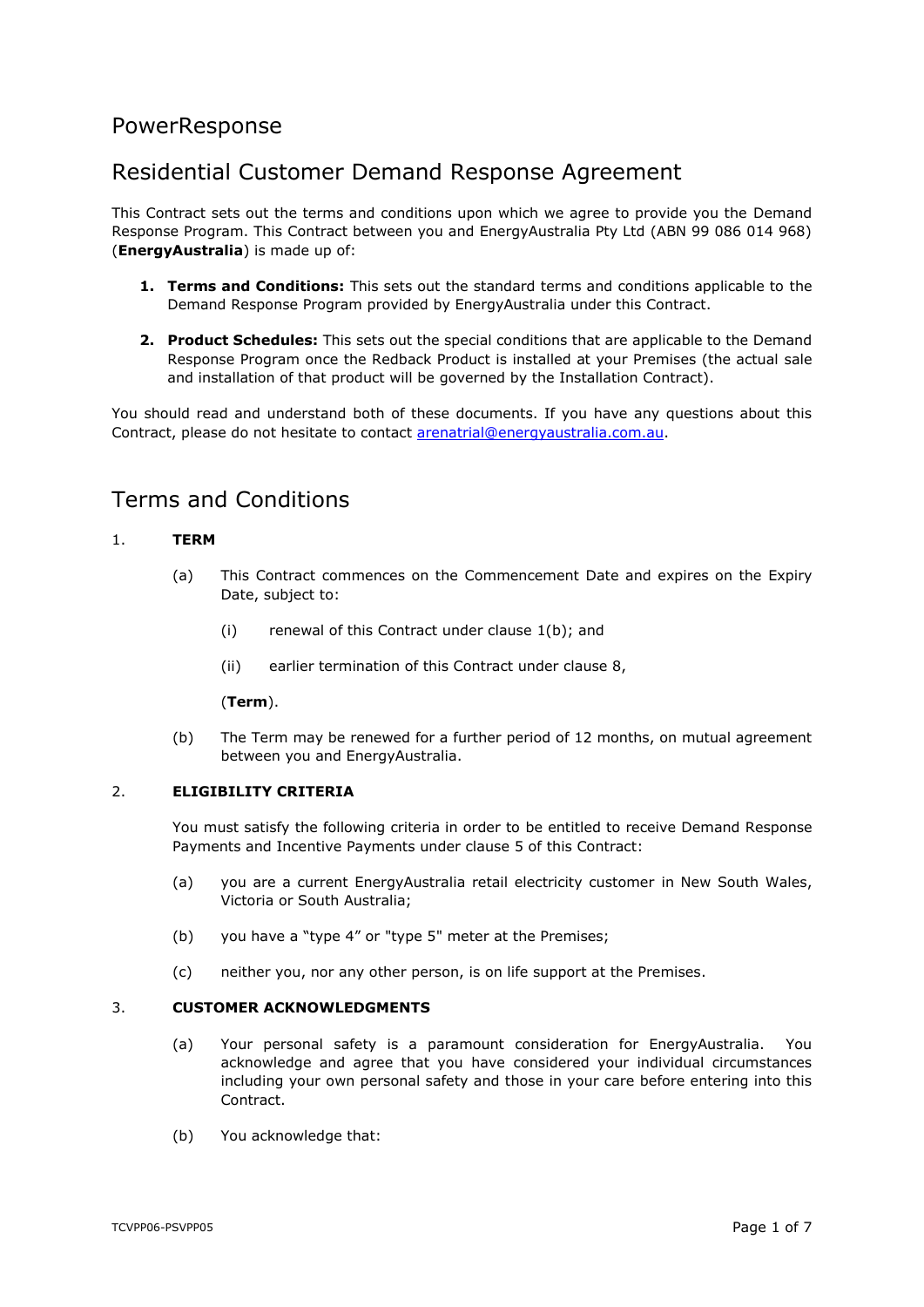- (i) EnergyAustralia has provided you with access to a copy of, and you understand, the PowerResponse FAQs;
- (ii) EnergyAustralia has explained to you, and you understand, how the applicable Demand Response Program works, including the circumstances, times and duration of any electricity supply interruptions to your Premises during the Term;
- (iii) EnergyAustralia has explained to you, and you understand, the need for you to consider your own specific health and safety requirements, and those of any other occupant of the Premises;
- (iv) you have considered and are satisfied that any electricity supply interruptions that may result from a Demand Response Event under this Contract will not adversely affect your health or safety, or that of any other occupant of the Premises, including persons under your care; and
- (v) you have read and understood the Product Schedule including any additional acknowledgements made by you under the Product Schedule.

## 4. **DEMAND RESPONSE EVENTS**

EnergyAustralia may, from time to time, electronically activate a Demand Response Event in accordance with the Product Schedule.

## <span id="page-1-0"></span>5. **PAYMENTS TO CUSTOMER**

#### <span id="page-1-3"></span><span id="page-1-2"></span>5.1 **Demand Response Payments**

- (a) You will be entitled to receive certain payments under this Contract (**Demand Response Payments**) as outlined in item [8\(a\)](#page-9-0) of the Product Schedule, and subject to the conditions of that Product Schedule.
- (b) Where a Demand Response Payment becomes payable to you in accordance with this Contract and the Product Schedule, EnergyAustralia will apply such amount as a credit against your account within 15 Business Days. Such amount will then be deducted from the next invoice issued under your electricity retail contract with EnergyAustralia after the credit has been applied.
- <span id="page-1-5"></span>(c) EnergyAustralia may vary any of the Demand Response Payments that may be payable to you under this Contract by providing at least 30 days' prior written notice to you.

#### <span id="page-1-4"></span>5.2 **Incentive Payments**

- (a) You may be entitled to receive certain incentive payments under this Contract (**Incentive Payments**) if so specified in item [8\(b\)](#page-9-1) of the Product Schedule, and subject to the conditions of that Product Schedule.
- <span id="page-1-1"></span>(b) Where an Incentive Payment becomes payable to you in accordance with this Contract and the Product Schedule:
	- (i) for the "PowerResponse Standard Sign up Incentive" where the customer already has a Redback Product installed and commissioned at their Premises, EnergyAustralia will apply such amount as a credit against your account within 15 Business Days, and such amount will then be deducted from the next invoice issued under your electricity retail contract with EnergyAustralia after the credit has been applied; and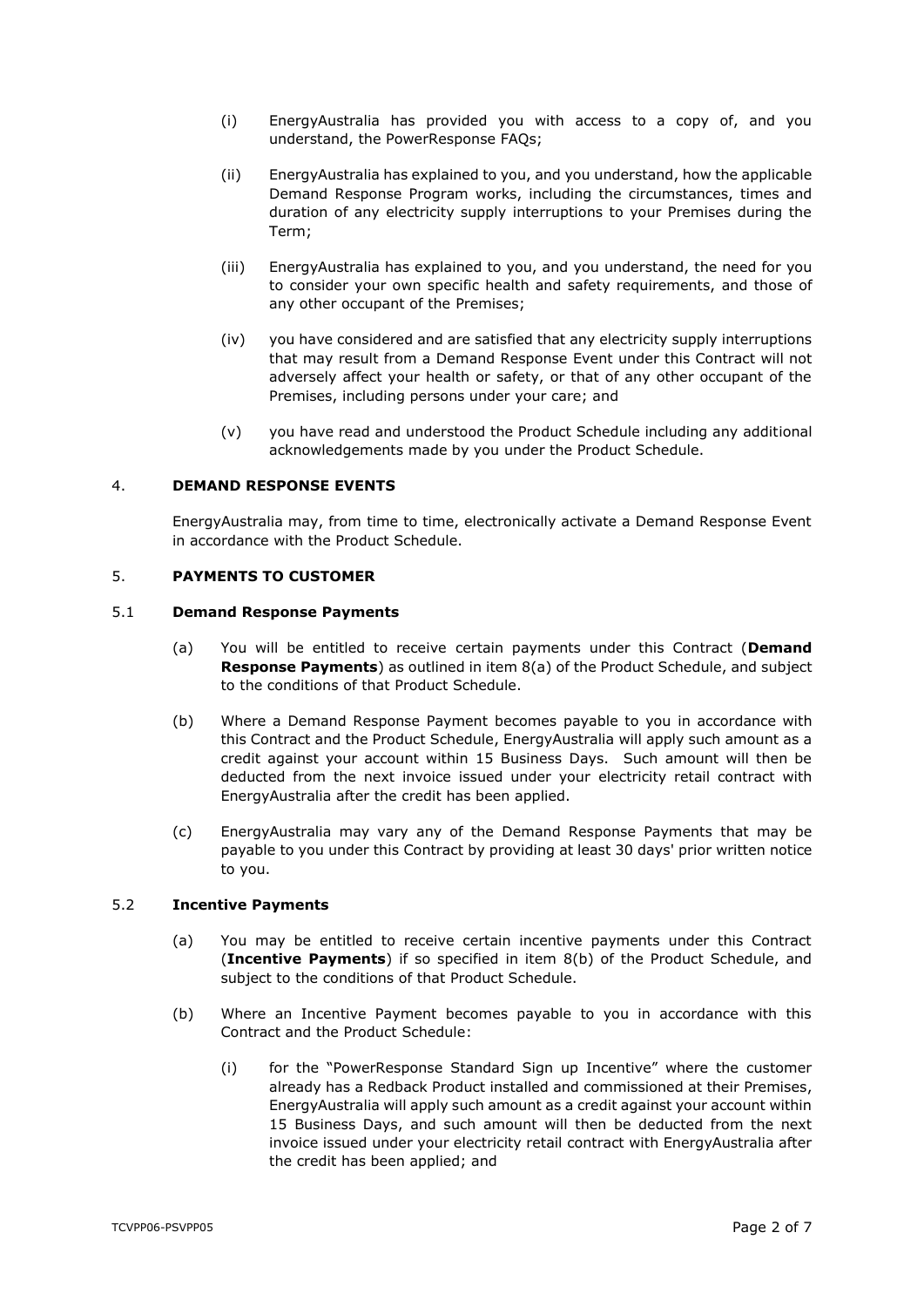- <span id="page-2-3"></span><span id="page-2-2"></span>(ii) for the "PowerResponse Standard New Purchase Incentive" where the customer is purchasing a new Redback Product from EnergyAustralia Home Services Pty Ltd (ABN 43 095 759 881) under an Installation Contract:
	- (1) EnergyAustralia will apply such amount as a discount on the "Price" payable by you to EnergyAustralia Home Services Pty Ltd (ABN 43 095 759 881) under and in accordance with the Installation Contract in respect of the Redback Product. These amounts (where applicable) will be specified in the Installation Quote that forms part of the Installation Contract; or
	- (2) EnergyAustralia will apply such amount as a credit against your account within 15 Business Days, and such amount will then be deducted from the next invoice issued under your electricity retail contract with EnergyAustralia after the credit has been applied.
- <span id="page-2-1"></span><span id="page-2-0"></span>(iii) for the "PowerResponse Standard New Purchase Incentive" where the customer is purchasing a new Redback Product from EnergyAustralia Partner Network, EnergyAustralia will apply such amount as a credit against your account within 15 Business Days, and such amount will then be deducted from the next invoice issued under your electricity retail contract with EnergyAustralia after the credit has been applied
- <span id="page-2-4"></span>(c) Notwithstanding any other provision of this Contract or the Installation Contract, if you terminate this Contract under clause [8.1\(b\)](#page-3-1) or we terminate this Contract under clause [8.1\(a\)\(i\)](#page-3-2) or [8.1\(a\)\(ii\)](#page-3-3) prior to the Expiry Date, EnergyAustralia will be entitled to be reimbursed for the pro rata amount of Incentive Payments paid to you as a credit under clause  $5.2(b)(i)$  or  $5.2(b)(ii)(2)$  $5.2(b)(ii)(2)$  or  $5.2(b)(iii)$ , or applied as a discount under clause  $5.2(b)(ii)(1)$  $5.2(b)(ii)(1)$  of this Contract up to the date of termination. For example, if this Contract is terminated one year into the Term (which is three years), then EnergyAustralia will be entitled to be reimbursed for two thirds of the Incentive Payments paid to you under this Contract. EnergyAustralia will apply such amount as a debit against your account within 15 Business Days. Such amount will then be added to the next invoice issued under your electricity retail contract with EnergyAustralia after the debit has been applied.

## 6. **NOTICES**

- (a) A notice, consent or other communication under this document is only effective if it is in writing and either left at the addressee's address or sent to the addressee by email (for notices sent to EnergyAustralia) or by mail, email or SMS (for notices sent to you).
- (b) A notice, consent or other communication that complies with this clause is regarded as given and received:
	- (i) if it is delivered, when it has been left at the addressee's address;
	- (ii) if it is sent by mail, three business days after it is posted;
	- (iii) on the same day if it is sent in electronic form by email or SMS between 9.00am (Melbourne time) and 11.00pm (Melbourne time) on that day.
- (c) A person's addresses are as set out below or as the person otherwise notifies the sender.

EnergyAustralia arenatrial@energyaustralia.com.au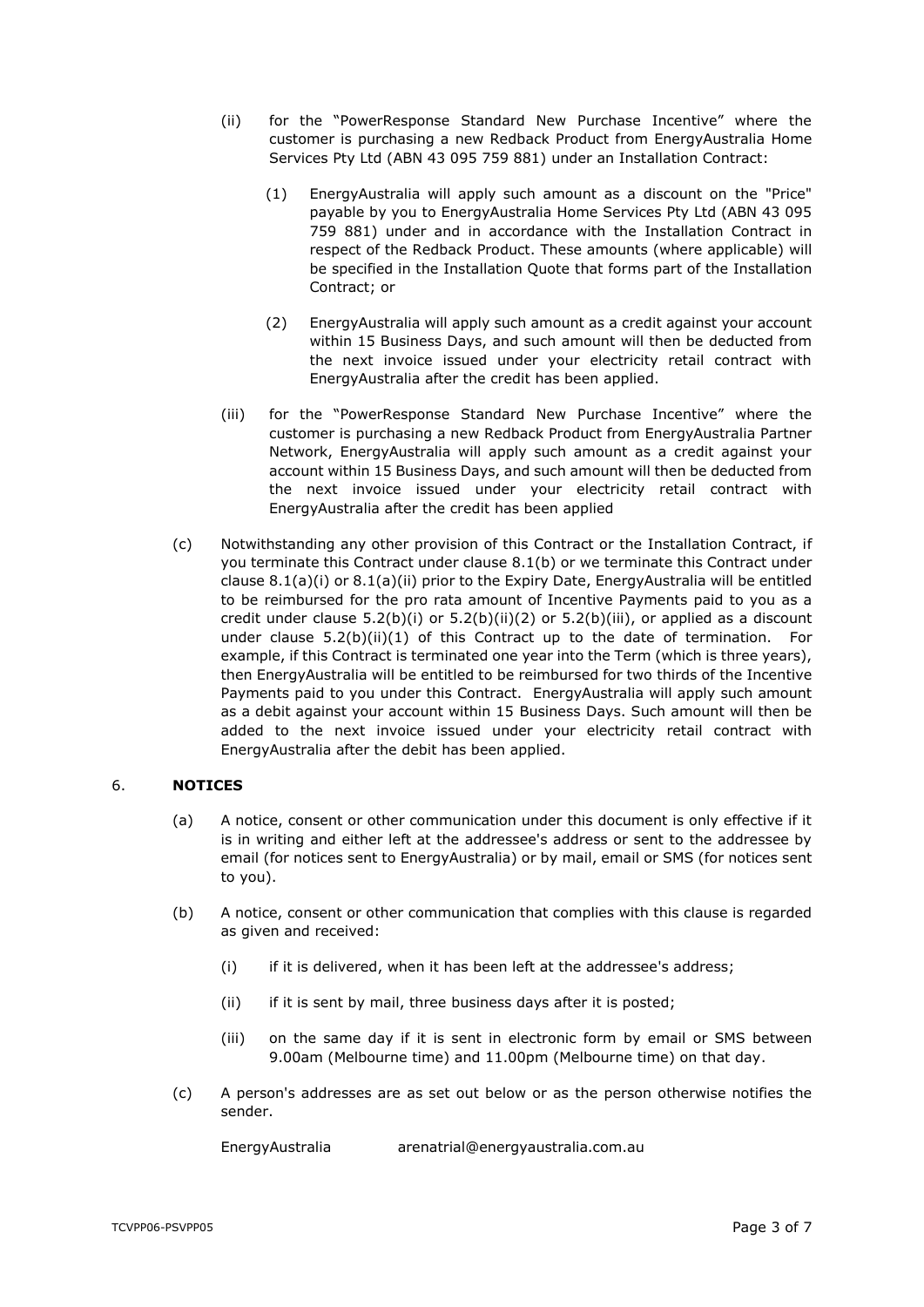Customer Name, postal address, email and mobile telephone number as notified to EnergyAustralia.

### <span id="page-3-4"></span>7. **ENERGYAUSTRALIA'S LIABILITY**

- (a) Under the Australian Consumer Law, consumer guarantees apply to the supply of "goods" and "services" to "consumers" (within the meaning of the Australian Consumer Law). If any such consumer guarantee applies to any goods or services we supply under this contract then our liability (if any) for any failure to comply with that guarantee in connection with any goods or services (that are not of a kind ordinarily acquired for personal, domestic or household consumption) is limited, as far as the law permits and at our option, to resupplying the goods or services or paying for their resupply.
- (b) Subject to clause [7\(a\)](#page-3-4) and to the extent permitted by law, all conditions, warranties, guarantees, rights, remedies, liabilities or other terms implied or conferred by statute, custom or the general law that impose any liability or obligation on EnergyAustralia are expressly excluded under this Contract.
- (c) To the extent permitted by law, EnergyAustralia is not liable to you for any loss, harm, damage, cost or expense, including any indirect or consequential loss, arising directly or indirectly under or in connection with this Contract or the performance or non-performance under this Contract and whether arising under any indemnity, statute, in tort (for negligence or otherwise) or on any other basis in law or equity.

#### <span id="page-3-0"></span>8. **TERMINATION**

### <span id="page-3-2"></span>8.1 **Termination of this Contract**

- <span id="page-3-3"></span>(a) EnergyAustralia may terminate this Contract:
	- (i) immediately where you have breached a material term of this Contract and have not rectified that breach within 14 days from receipt of a written notice from EnergyAustralia;
	- (ii) immediately where you no longer satisfy any one or more of the eligibility criteria under clause [2;](#page-0-1) or
	- (iii) upon EnergyAustralia providing you with 30 days written notice of its intention to terminate this Contract.
- <span id="page-3-6"></span>(b) You may terminate this Contract by providing at least 30 days' prior written notice to EnergyAustralia, subject to clause [8.2\(b\).](#page-3-5)

#### <span id="page-3-1"></span>8.2 **Consequences of termination**

- (a) Where this Contract is terminated by EnergyAustralia under clause  $8.1(a)(iii)$ , EnergyAustralia will pay to you all:
	- (i) Demand Response Payments; and
	- (ii) Incentive Payments,

that are payable up to the date of termination, in accordance with clause [5.](#page-1-0)

<span id="page-3-5"></span>(b) Where this Contract is terminated by us under clause  $8.1(a)(i)$  or  $8.1(a)(ii)$  or by you under clause [8.1\(b\):](#page-3-1)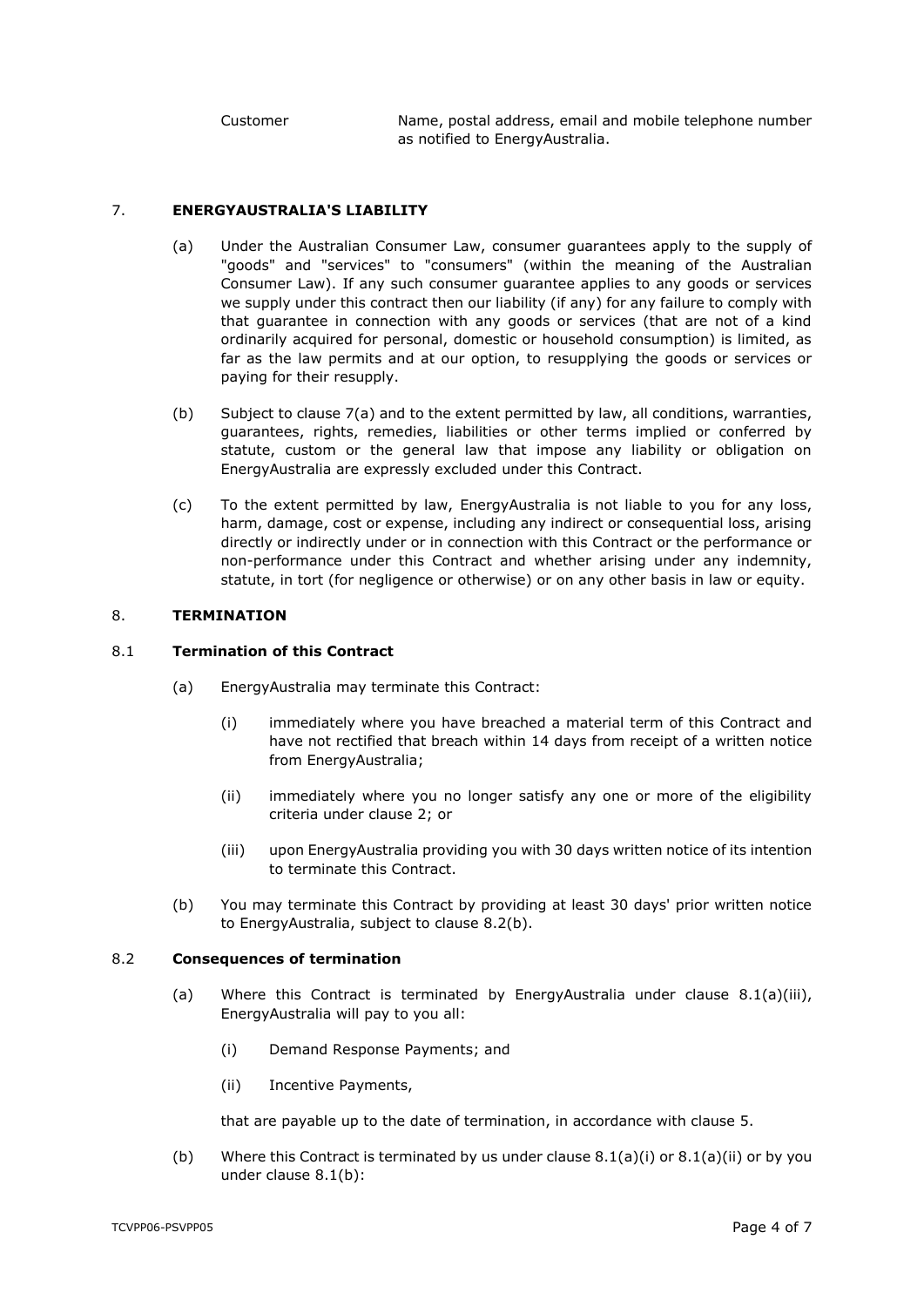- (i) EnergyAustralia shall pay to you all Demand Response Payments that are payable up to the date of termination, in accordance with clause [5.1;](#page-1-2) and
- (ii) you shall reimburse EnergyAustralia for the pro rata amount of the Incentive Payments paid by EnergyAustralia to you up to the date of termination, in accordance with clause [5.2\(c\).](#page-2-4)

### <span id="page-4-0"></span>9. **YOUR PRIVACY**

- (a) You consent to us using, collecting, disclosing and transferring your personal information and sending you information in accordance with our Privacy Policy, available at energyaustralia.com.au/privacy, as amended from time to time. This may include using your personal information in order to sell, deliver and market energy to you and for customer analysis purposes. We may also provide you with information on other products and services available to our customers. Personal information is shared within our group of companies and disclosed to other service providers, including credit reporting bureaus, to the extent required to undertake these activities. Some of those companies and service providers may be located overseas. For further information, please see the "How do we use your information?" section of our Privacy Policy.
- (b) Subject to this clause [9](#page-4-0) and our Privacy Policy, you consent to an EnergyAustralia third party service provider contacting you about participating in a study and/or research project, which may include an in-depth insights session with other EnergyAustralia retail electricity customers.

#### 10. **GST**

- (a) Words defined in the GST Law have the same meaning in this clause, unless the context makes it clear that a different meaning is intended.
- (b) The Demand Response Payments or any other consideration under this Contract includes any GST payable on that supply, and EnergyAustralia is responsible for payment of that GST.
- (c) EnergyAustralia must, within 20 business days of request from you, issue a tax invoice (or an adjustment note) to you for any supply under or in connection with this Contract.

#### 11. **GENERAL**

- (a) This Contract is governed by the laws of the State of Victoria and you agree to submit to the non-exclusive jurisdiction of the courts in that State.
- (b) This Contract contains the entire agreement between the parties about its subject matter. Any previous understanding, agreement, representation or warranty relating to that subject matter is replaced by this Contract and has no further effect.
- (c) This Contract may not be varied except in writing signed by a duly authorised representative of each of the parties.
- (d) This Contract may consist of a number of counterparts each signed by one or more parties to this Contract. When taken together, the signed counterparts are treated as making up the one document.
- (e) Any provision of this document which is unenforceable or partly unenforceable is, where possible, to be severed to the extent necessary to make this Contract enforceable, unless this would materially change the intended effect of this Contract.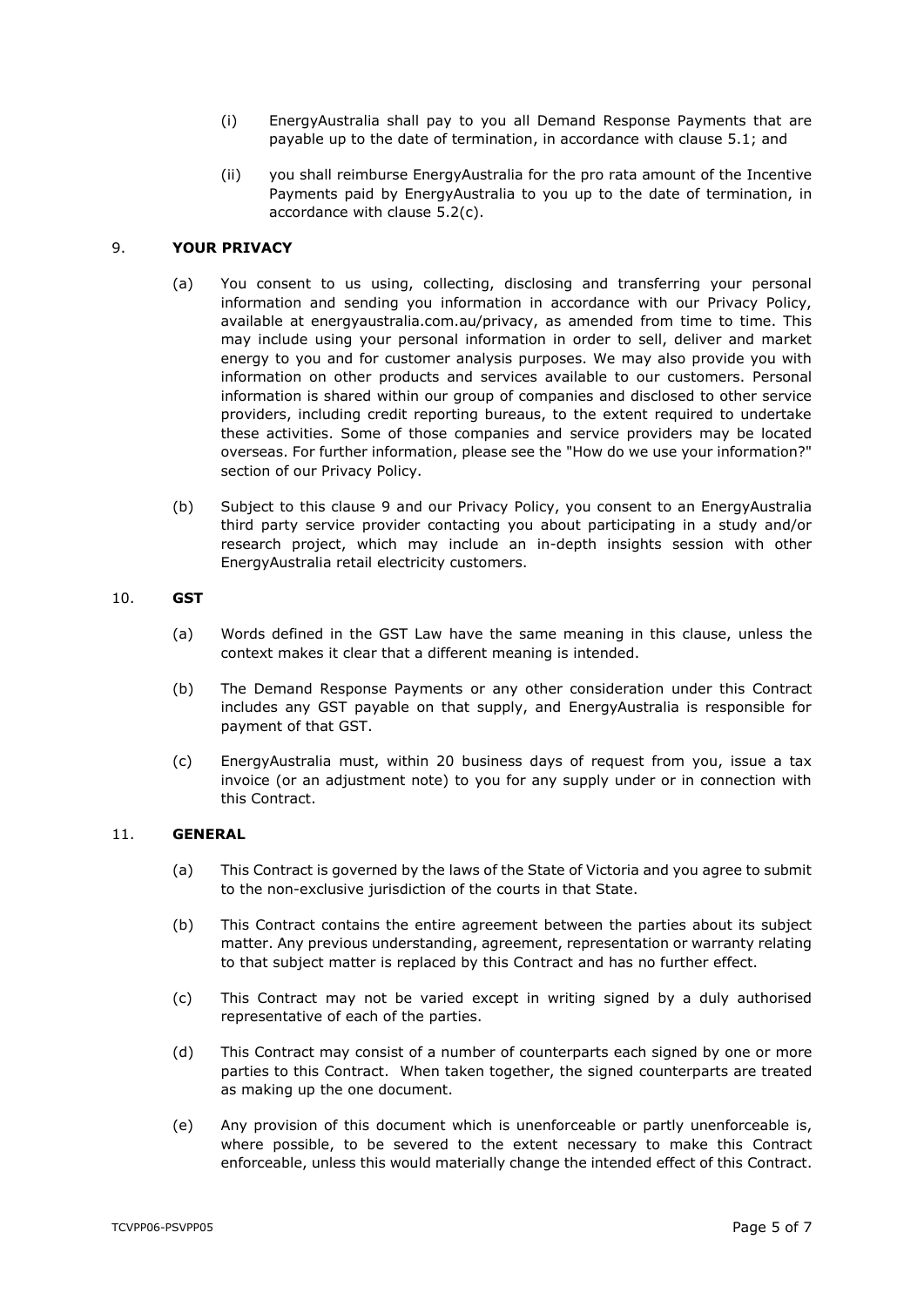- (f) Each party must pay its own expenses incurred in negotiating and executing this Contract.
- (g) If there is any inconsistency between the Terms and Conditions and the Product Schedule, then the Product Schedule will prevail to the extent of the inconsistency.

#### 12. **DEFINITIONS**

The following definitions apply in this document.

**Australian Consumer Law** means the Australian Consumer Law set out in Schedule 2 of the *Competition and Consumer Act 2010* (Cth).

**Authorisation** means any consent, authorisation, accreditation, registration, filing, recording, agreement, notarisation, nomination, certificate, permission, licence, approval, permit, authority, exemption, ruling or statutorily required policy of insurance and any renewal or variation of any of them.

**Business Day** means a day other than a Saturday or Sunday when the banks in Melbourne are open for business.

#### **Commencement Date** means:

- (a) where you have purchased a new Redback Product from EnergyAustralia Home Services Pty Ltd (ABN 43 095 759 881) or a member of the EAPN at the same time as entering into this Contract, the date that we receive confirmation from the Redback Product installer that your Redback Product is commissioned; or
- (b) where you have an existing Redback Product installed and commissioned at your Premises, the date that you sign this Contract.

**Contract** means this contract, including the Terms and Conditions and Product Schedule.

**Demand Response Event** has the meaning set out in item [3\(a\)](#page-7-0) of the Product Schedule.

**Demand Response Payment** has the meaning given in clause [5.1\(a\).](#page-1-3)

**Demand Response Program** means the demand response program described in item [1](#page-7-1) of the Product Schedule.

**EnergyAustralia Partner Network** or **EAPN** refers to the businesses authorised by EnergyAustralia to sell products that have been accredited by EnergyAustralia (including Redback Products).

**Expiry Date** means 31 December 2020.

**GST** has the meaning given in the GST Law.

**GST Law** means the *A New Tax System (Goods and Services Tax) Act 1999* (Cth).

**Incentive Payment** has the meaning given in clause [5.2\(a\).](#page-1-4)

**Installation Contract** means the separate contract between you and EnergyAustralia Home Services Pty Ltd (ABN 43 095 759 881) for the purchase and installation of the Redback Product at the Premises, which includes the Standard Installation Terms and Conditions and the Installation Quote; or the separate contract between you and a member of the EAPN for the purchase and installation of the Redback Product at the Premises.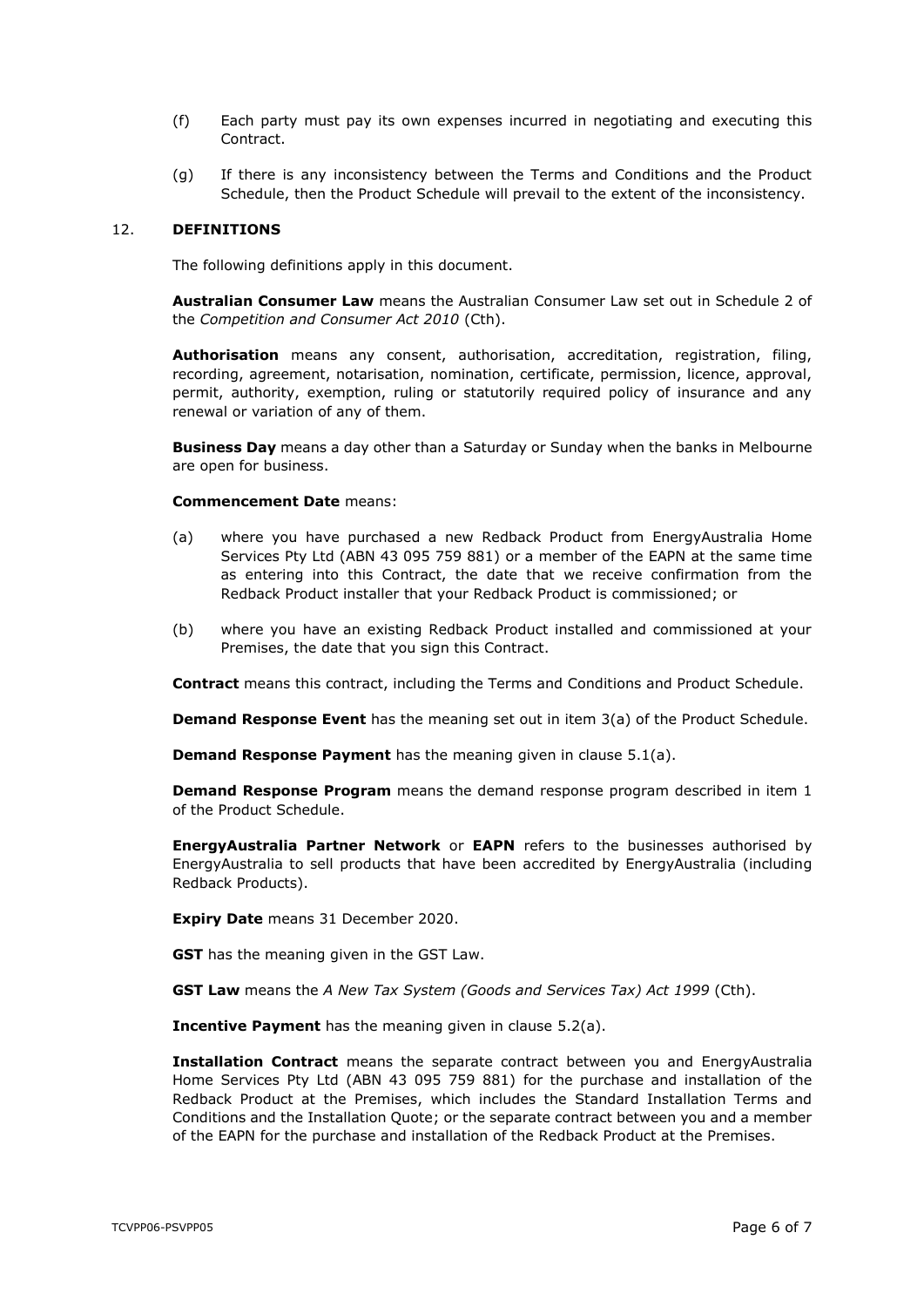**Installation Instructions** means the installation instructions provided to you by EnergyAustralia or the installer of your Redback Product.

**Installation Quote** means the quote and details provided by EnergyAustralia Home Services Pty Ltd (ABN 43 095 759 881) to you in relation to the Redback Product.

**NEM** means the National Electricity Market.

**Owner's Guide** means the owner's quide provided to you by EnergyAustralia or the installer of your Redback Product.

**Premises** means the address where your Redback Product is installed and commissioned as specified in the Installation Quote.

**Product Schedule** means the "Product Schedule" that forms part of the Contract.

**Redback Product** means the Redback Smart Hybrid Inverter with compatible battery storage.

**Scheduled Request** means a period of time for which:

- (a) low electricity supply is forecast (by EnergyAustralia or the Australian Energy Market Operator);
- (b) NEM security and reliability is at risk;
- (c) electricity network congestion is anticipated to occur; or
- (d) EnergyAustralia is conducting a test of the Demand Response Program,
- in the region in which the Premises is located.

**SMS** means short message service via electronic text message.

**Standard Installation Terms and Conditions** means the document titled "Standard Terms and Conditions" which sets out the terms and conditions on which you agree to purchase, and EnergyAustralia Home Services Pty Ltd (ABN 43 095 759 881) agrees to install, the Redback Product.

**Term** has the meaning given in clause [1\(a\).](#page-0-2)

**Terms and Conditions** means these terms and conditions that form part of the Contract.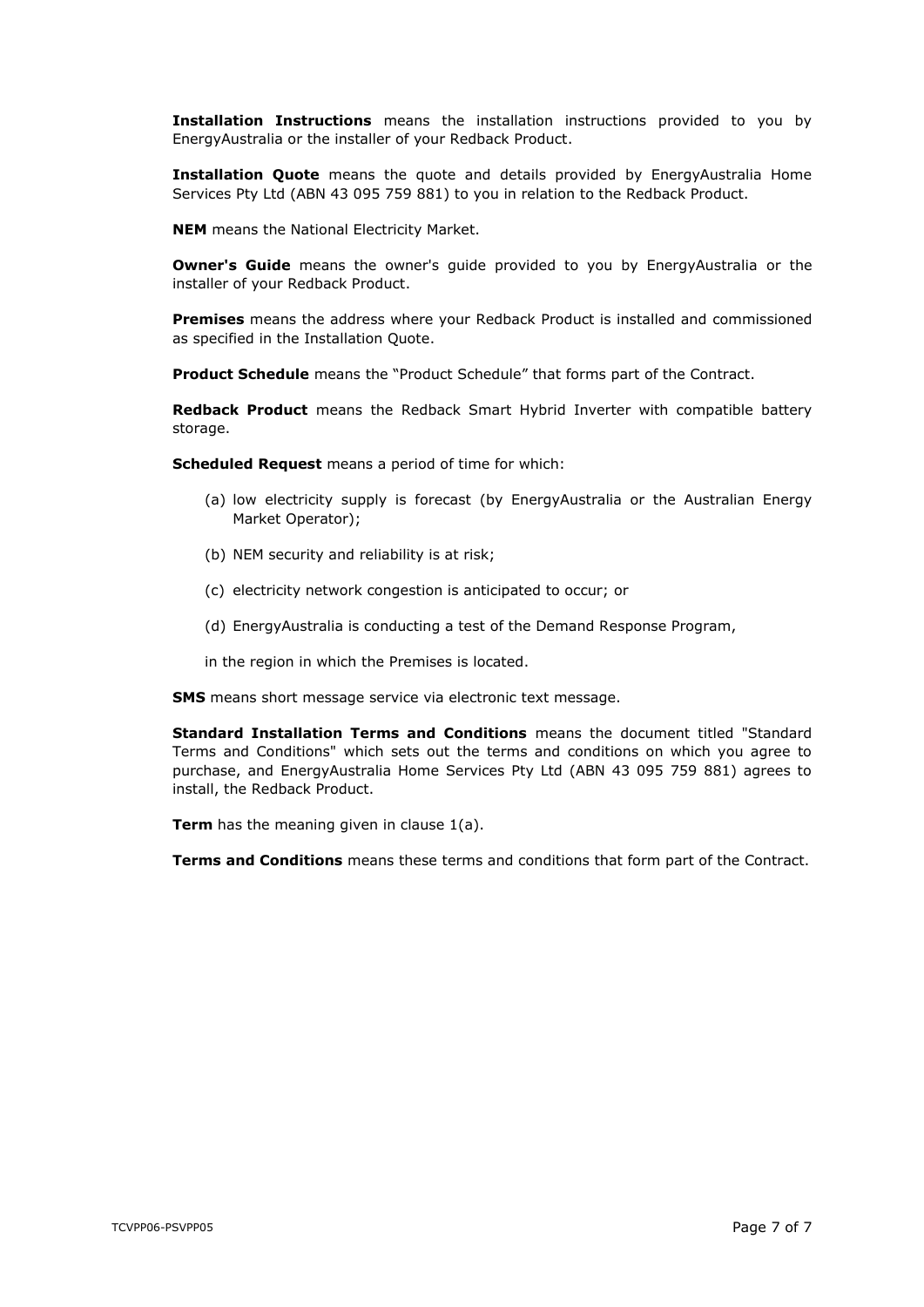# Product Schedule

## Demand Response Program

## <span id="page-7-1"></span>**1. Demand Response Program**

The Demand Response Program is a program offered by EnergyAustralia to eligible residential customers in Victoria, South Australia and New South Wales with a Redback Product installed and commissioned at their Premises. Under this program, customers allow EnergyAustralia to remotely control and operate their Redback Product to help manage the variability in the power system, and to secure the electricity grid during unforeseen events and in doing so can earn credits on their electricity bill. Customers should not experience any interruption to the electricity supply at their Premises as a result of their participation in this Demand Response Program.

#### **2. Application of this Schedule**

This Schedule only applies where the following conditions have been met:

- (a) you satisfy the eligibility criteria in clause [2](#page-0-1) of the Terms and Conditions;
- (b) the Redback Product has been installed and commissioned at the Premises; and
- (c) you have access to SMS and email necessary to receive notifications from EnergyAustralia and you consent to receiving notifications which do not include an unsubscribe facility.

#### <span id="page-7-0"></span>**3. Electronic Activation of Demand Response**

- (a) At any time during the Term, EnergyAustralia may activate a demand response event by operating the Redback Product located at the Premises in any number of ways (at the sole discretion of EnergyAustralia), which may include:
	- (i) operating the Redback Product so as to charge the Redback Product's battery storage system directly from the local distribution network, and then discharge the energy held in the Redback Product's battery storage system into the local distribution network at the time of a Scheduled Request;
	- (ii) operating the Redback Product at the time of a Scheduled Request so as to discharge the energy held in the Redback Product's battery storage system into the local distribution network; and
	- (iii) any other operation of the Redback Product in relation to a Scheduled Request,

#### each a **Demand Response Event**.

(b) You will be paid the Demand Response Payment for each Demand Response Event.

#### **4. Notifications**

From time to time we may (but are not obliged to) send you SMS or email notifications in relation to our provision of the Demand Response Program to you including in relation to Demand Response Events.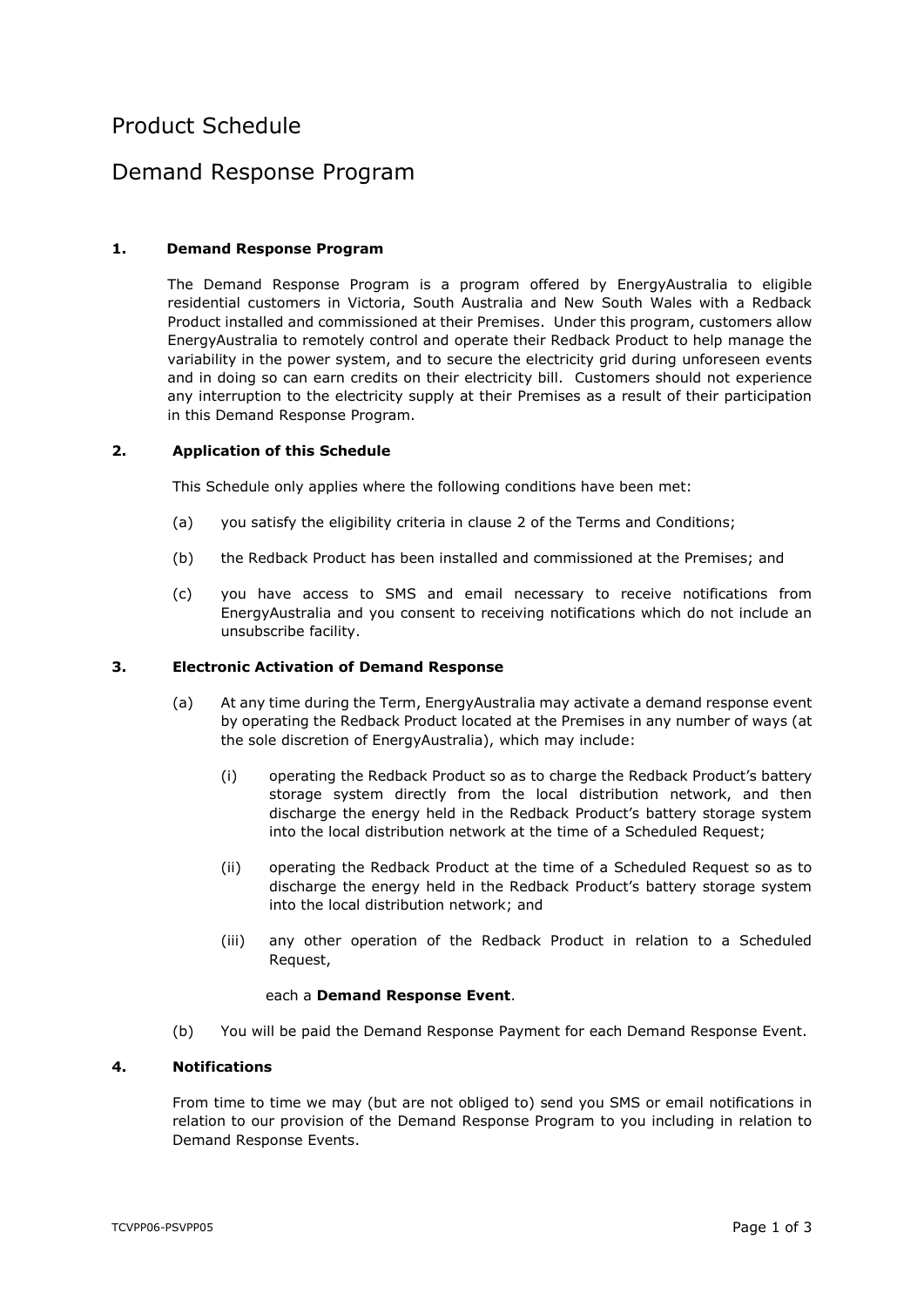## **5. Your Obligations**

- (a) You agree not to override any signals being sent or received from the Redback Product by EnergyAustralia during any Demand Response Event.
- (b) You must not authorise anyone other than EnergyAustralia to control the Redback Product.
- (c) You acknowledge and agree that you have not, and will not during the Term of this Contract participate in any other demand response program (whether or not it is the same or similar to this Demand Response Program) offered by us or a third party in relation to the Premises without our prior written consent.
- (d) You agree to maintain the Redback Product in accordance with the Owner's Guide and Installation Instructions.
- (e) You must not and must not allow any other person to move, remove, tamper with, disable, displace or damage the Redback Product, unless otherwise authorised in writing by EnergyAustralia to you. If you fail to comply with those requirements, then you will not be entitled to the Incentive Payments (as applicable), and you shall reimburse EnergyAustralia for the pro rata amount of the Incentive Payments paid to you as a credit under clause  $5.2(b)(i)$  or  $5.2(b)(ii)(2)$  $5.2(b)(ii)(2)$  or  $5.2(b)(iii)$ , or applied as a discount under clause [5.2\(b\)\(ii\)](#page-2-2)[\(1\)](#page-2-3) of the Terms and Conditions.
- (f) You acknowledge and agree that the Redback Product may not be sold, transferred or assigned to any other person, without EnergyAustralia's prior written consent (such consent not to be unreasonably withheld), subject to the following:
	- (i) EnergyAustralia may provide such consent on any terms and conditions it deems reasonable and necessary in the circumstances, including that any new owner, assignee or transferee meet geographic or other eligibility criteria and the new owner, assignee or transferee enter into a document (in a form provided by EnergyAustralia) accepting the terms of this Contract;
	- (ii) you agree to compensate EnergyAustralia's reasonable costs of obtaining such consent;
	- (iii) you will be responsible for the cost of any works required to repair, move or replace the Redback Product; and
	- (iv) if EnergyAustralia's consent is not obtained, you will be deemed to have elected to terminate this Contract under clause [8.1\(b\)](#page-3-1) of the Terms and Conditions from completion of the sale, transfer or assignment and you shall reimburse EnergyAustralia for the pro rata amount of the Incentive Payments paid by EnergyAustralia to you up to the date of termination, in accordance with clause [5.2\(c\)](#page-2-4) of the Terms and Conditions.

#### **6. Authorisations**

You must do all things that EnergyAustralia may reasonably require for it to obtain and maintain all necessary Authorisations to enable it to exercise its rights under this Contract, including, without limitation, the provision of information and any written consent, and the execution of documentation within a reasonable time.

### **7. Revenue and costs during Demand Response Events**

(a) You acknowledge and agree that other than the Demand Response Payments and Incentive Payments payable to you under clause [5](#page-1-0) of this Contract, you are not entitled to any further compensation or payment in relation to this Contract, your